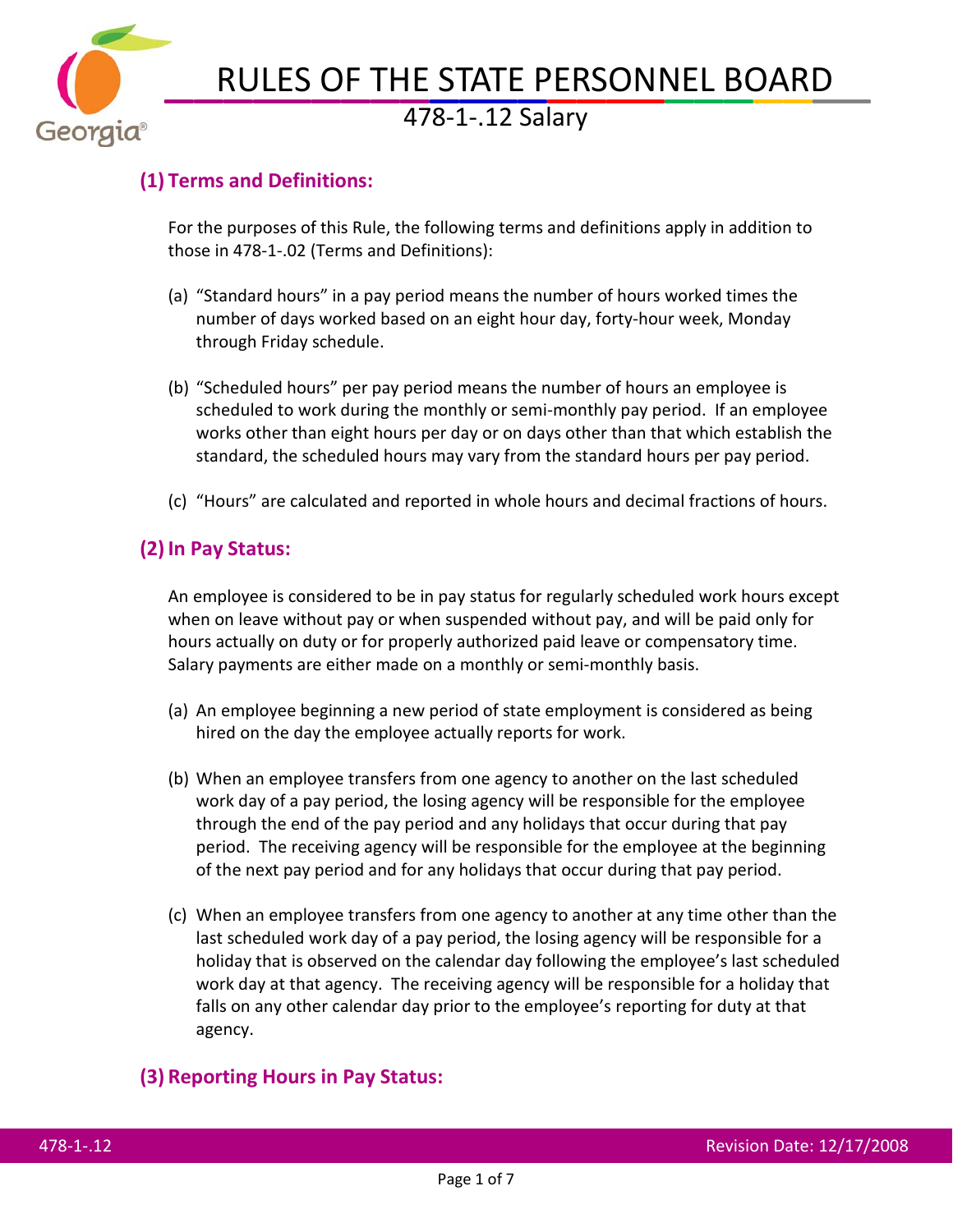The standard number of hours in the pay period will be reported. Hours are calculated and reported in whole hours and quarter fractions of hours. Pay for hourly employees should be reported in hours worked.

(a) Hours of pay to be docked should be reported separately. If an agency uses an independent payroll provider, it may disregard this paragraph.

#### **(4) Calculating Salary Payments:**

Any method of calculating salary payments that is not in accordance with the provisions of this Rule must be submitted in advance to the Commissioner for consideration and approval.

- (a) Paid Monthly: If salary payments are made on a monthly basis, the pay period will consist of 160, 168, 176, or 184 hours, depending on the number of standard hours in the pay period. (For example, a month with 28 days has a pay period of 160 hours; 28 days = four weeks; four weeks  $x$  40 = 160.)
- (b) Paid Semi-Monthly: If salary payments are made on a semi-monthly basis, the first pay period is from the first through the fifteenth of the month and the second is from the sixteenth through the last day of the month. Each pay period will consist of 72, 80, 88, or 96 hours, depending on the number of standard hours in the pay period. One-half of a monthly salary will be considered as earned for each semimonthly pay period.
- (c) Transfer: If an employee transfers to a different agency during a month, both the losing agency and the receiving agency will calculate the employee's pay for that month on a semi-monthly basis.
- (d) In Pay Status Less than Full Month: A salaried employee who is in pay status less than a full pay period should be paid as follows:
	- 1. Determine the value of one hour of pay by dividing the pay period salary by the scheduled hours for the pay period; then
	- 2. Determine the amount to be paid by multiplying the number of hours actually worked by the value of one hour.
		- (i) For example, an employee is paid \$3,000 monthly and a particular month has 28 Days (160 hours). The employee is in pay status for one-half (14 days or 80 hours) of the month. To determine the amount the employee should be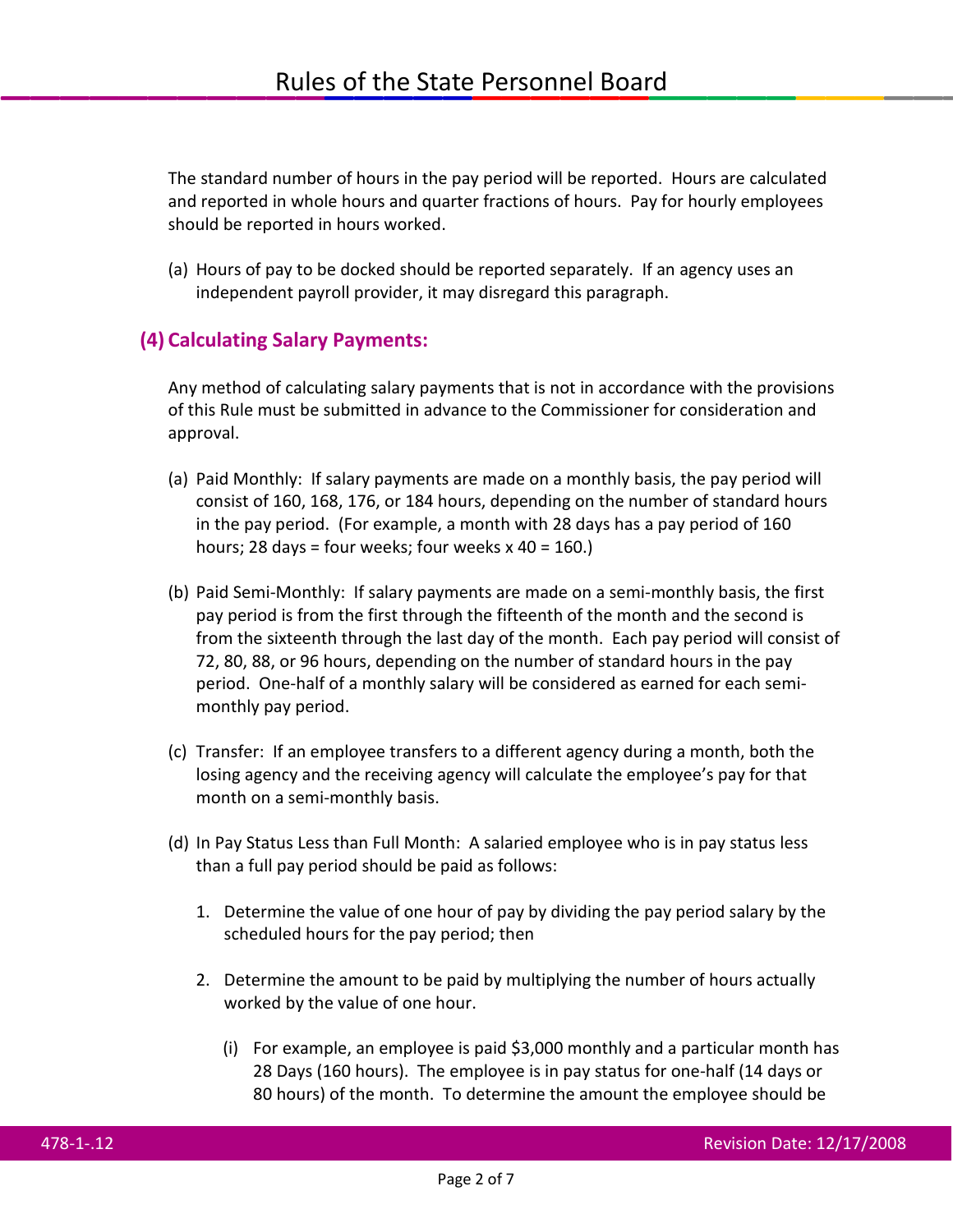paid, divide the employee's total pay period or monthly salary (\$3,000) by total scheduled or monthly hours (160) to determine an hourly rate (\$18.75), then multiply the number of hours the employee actually worked (80) by the employee's hourly rate (\$18.75), to reach a sum of \$1,500.

(e) Exceptions: Agencies using independent payroll systems as of July 1, 1999 may elect to use then existing methods of calculating and reporting salary payments until those systems are modified or replaced.

#### **(5) Salary Adjustments:**

An agency may adjust the salary of an employee who meets or exceeds performance expectations to a higher salary, when the adjustment is necessary to meet agency objectives. However, a salary adjustment may not exceed the maximum of the pay range applicable to the job to which the employee's position is assigned, unless authorized by specific Rule.

- (a) Salary Upon Promotion:When an employee is promoted, the employee's salary should be raised to any salary in the new pay range that provides an increase of at least 5%, with the following exceptions:
	- 1. The employee's new salary may not be less than the pay range minimum or more than the pay range maximum for the new job.
	- 2. The employee may voluntarily agree in writing to accept a lower salary, provided that the salary is not below the pay range minimum. (The written agreement should be maintained in the employee's personnel file.)
	- 3. An employee whose salary is above the pay range for the employee's current job is only eligible for an increase of up to the maximum of the new range.
- (b) Salary Upon Demotion: When an employee is demoted, the employee's salary may be set at any salary in the new pay range that is not higher than the salary received prior to the demotion. The new salary may not be less than the pay range minimum or more than the pay range maximum for the new job. If an employee is demoted to a position at a different agency, the employee is not eligible for a salary increase for six months after the demotion, other than those approved by the General Assembly, and is then only eligible after a performance evaluation in the new position for which the employee received a "meets expectations" rating or higher.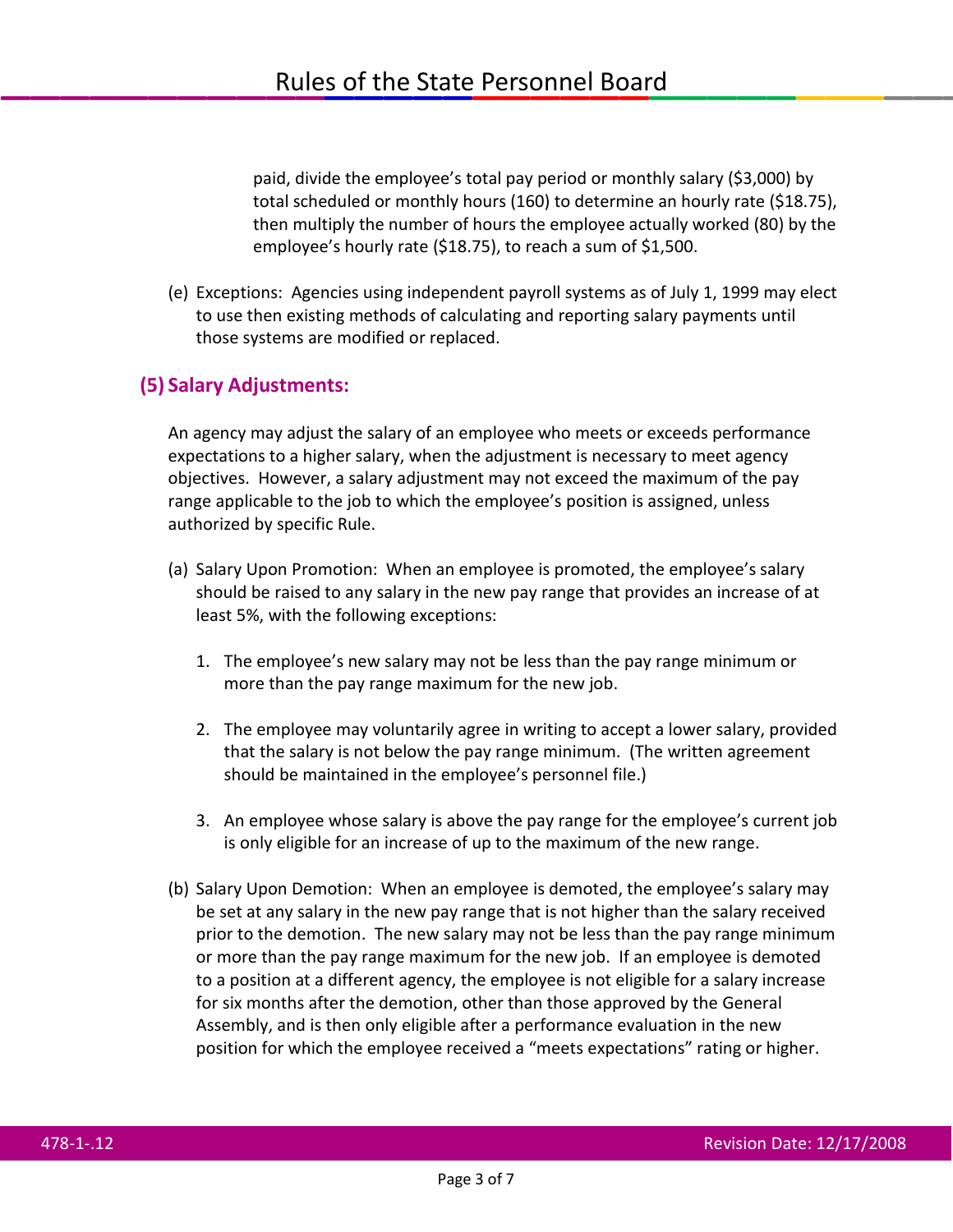- (c) Salary Upon Lateral Transfer: When an employee is transferred to another agency, the employee's base salary must be the same as the base salary prior to transfer, which may not be less than the pay range minimum for the new job. Transferred employees are not eligible for increases to base salary during their first six months in the new job other than those approved by the General Assembly. Additionally, an employee who transfers to another agency is only eligible for an increase after a performance evaluation in the new position for which a "meets expectations" rating or higher is received.
- (d) Criteria Based Adjustments: An agency may develop and implement plan(s) to provide salary adjustments to employees who meet established criteria. The plan(s) must specify the established criteria for eligibility and the amount of adjustment that will be awarded to each employee who meets the specified criteria. Any salary adjusted under the provisions of this Rule may not exceed the maximum of the pay range. Any salary adjustment plan developed under this section is subject to audit by the Commissioner and the Commissioner may require the plan to be discontinued.
- (e) Salary Upon Job Reassignment: When a new or different pay range is applicable to a job, the salary of employees in positions assigned to that job on the effective date of the reassignment may not be decreased. A salary increase may be authorized by the agency if the increased salary is not above the maximum salary for the new pay range.

#### **(6) Performance-Based Salary Increases:**

Every employee is eligible for a salary increase based on performance that meets or exceeds minimum criteria established by the employee's agency. The Commissioner will determine, in accordance with the intent and appropriations of the General Assembly, when increases will be available to employees and how the increases will be applied to employees' base salary.

- (a) The State Personnel Board will adopt policies to establish the following:
	- 1. How the amount of increase to be made available to qualifying employees will be determined;
	- 2. The date each qualifying employee will be eligible to receive a performancebased salary increase;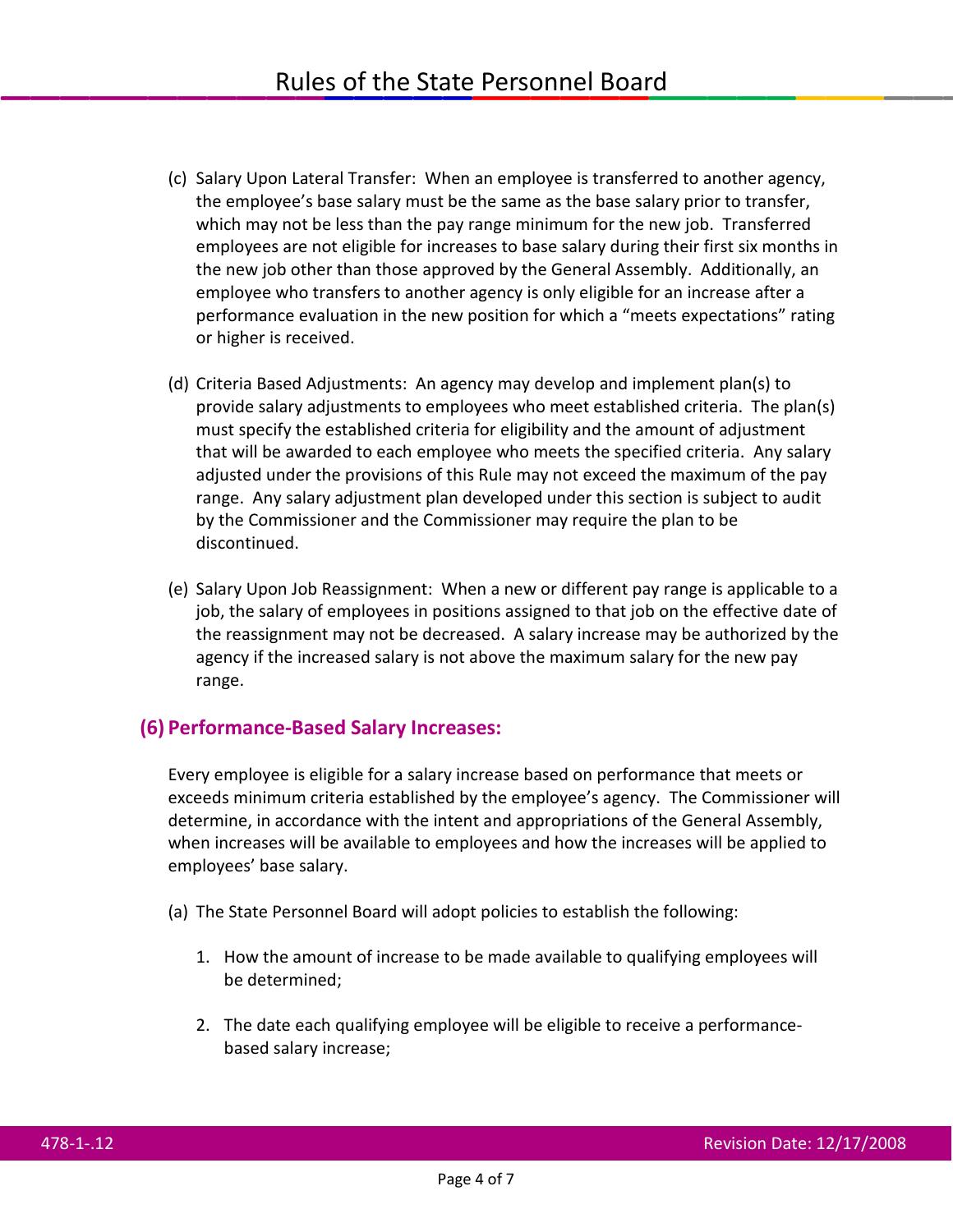- 3. The relationship between a performance evaluation and a performance-based salary increase; and
- 4. A procedure to provide an opportunity for an employee to request reconsideration of an evaluation that does not qualify the employee for a performance-based salary increase.
- (b) Performance-based salary increase may not exceed the pay range maximum applicable to the job to which the employee's position is assigned, unless authorized by Rule.

#### **(7) Salary Reductions:**

A salary reduction is a decrease in an employee's salary without a change in the employee's job or pay range. Salary reductions may be made for disciplinary purposes, for the purpose of conserving funds or may be agreed to by employees on a voluntary basis. If salaries are to be reduced on a voluntary basis, there must be a written agreement with each employee, which should be kept in the employee's personnel file.

#### **(8) Restoration of Salary Reductions:**

An employee whose salary has been reduced for disciplinary purposes or on a voluntary basis retains eligibility for the salary received prior to the reduction. The agency may restore the salary effective the first day of any pay period following the reduction.

#### **(9) Conditional Pay Supplements:**

An agency may develop and implement plan(s) to provide conditional pay supplements to employees who meet established criteria (e.g., attaining a certain certification, performing additional duties, etc.). Such plans are subject to approval by the Commissioner and Director of the Office of Planning and Budget.

- (a) Conditional pay supplements provide additional compensation to all eligible employees and should be discontinued whenever the qualifying conditions no longer apply. These plans are part of the Addendum to the Compensation Plan. They do not:
	- 1. Change base salary;
	- 2. Provide a basis for the computation of salary increases;
	- 3. Affect eligibility for salary increases; or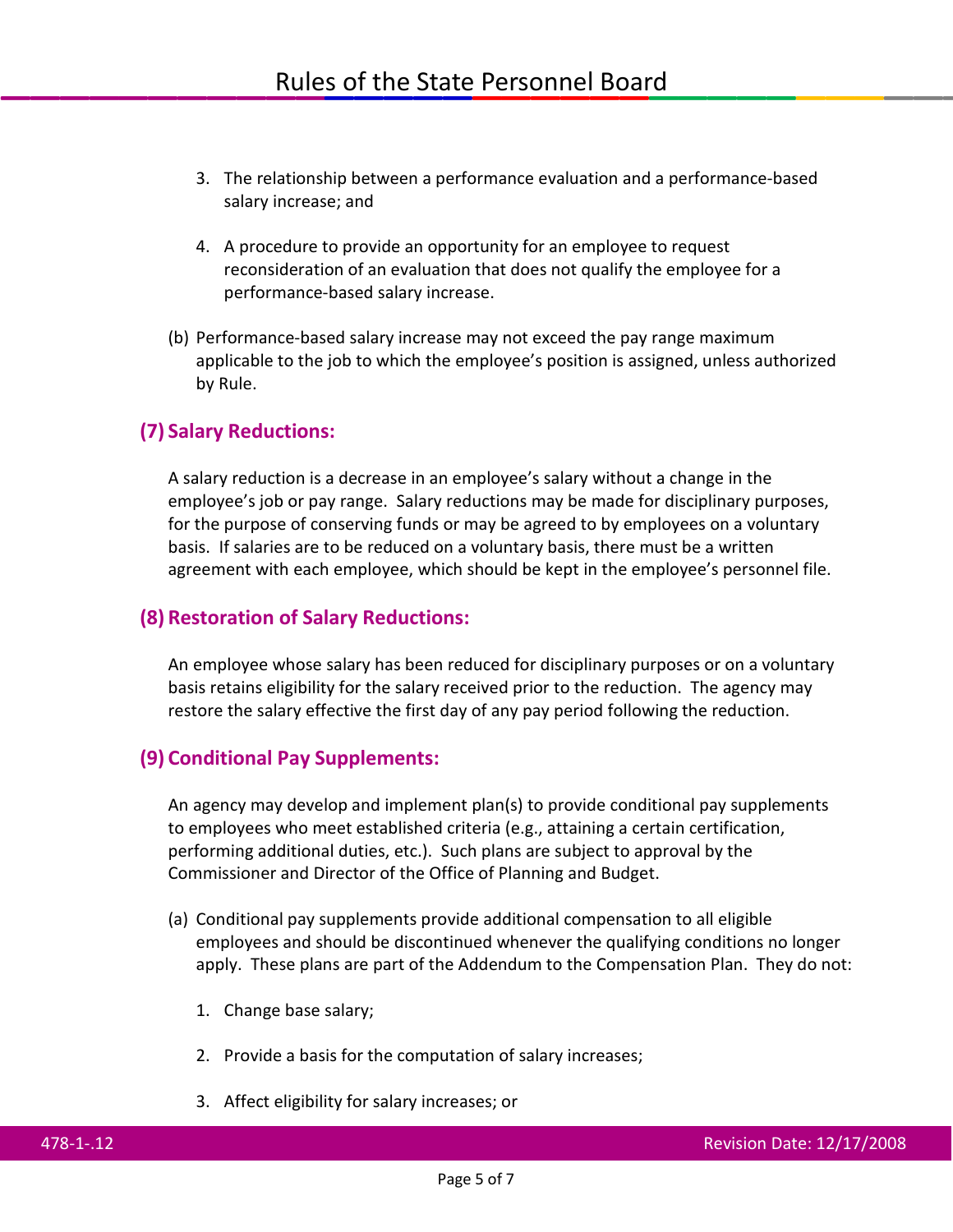- 4. Provide a basis for the computation of pay upon promotion, demotion, transfer, reappointment, or terminal leave.
- (b) An employee may be awarded multiple conditional pay supplements, according to agency policy. Any agency may discontinue payment of conditional pay supplements when fiscal needs dictate, provided the discontinuance is handled in a fair and equitable manner.

#### **(10) County Supplements:**

Counties may provide supplemental payments to their employees.

- (a) For example:
	- 1. County departments of family and children services may supplement salaries of employees from county funds, subject to the approval of the Commissioner of the Department of Human Resources or the Commissioner's designee.
	- 2. County boards of health may supplement salaries of employees from county funds, subject to the approval of the appropriate District Health Director.
- (b) All county supplements to salaries must be in accordance with a plan providing for similar treatment of employees in the same job, taking into account such factors as length of service, status, and service rating, and should be included on the regular payroll of each agency. The Commissioner may require any of these supplements to be discontinued.
- (c) Such supplemental payments do not:
	- 1. Change base salary;
	- 2. Provide a basis for the computation of salary increases;
	- 3. Affect eligibility for salary increases;
	- 4. Provide a basis for the computation of pay upon promotion, demotion transfer, reappointment, or terminal leave; or
	- 5. Constitute earnable compensation for retirement benefits.